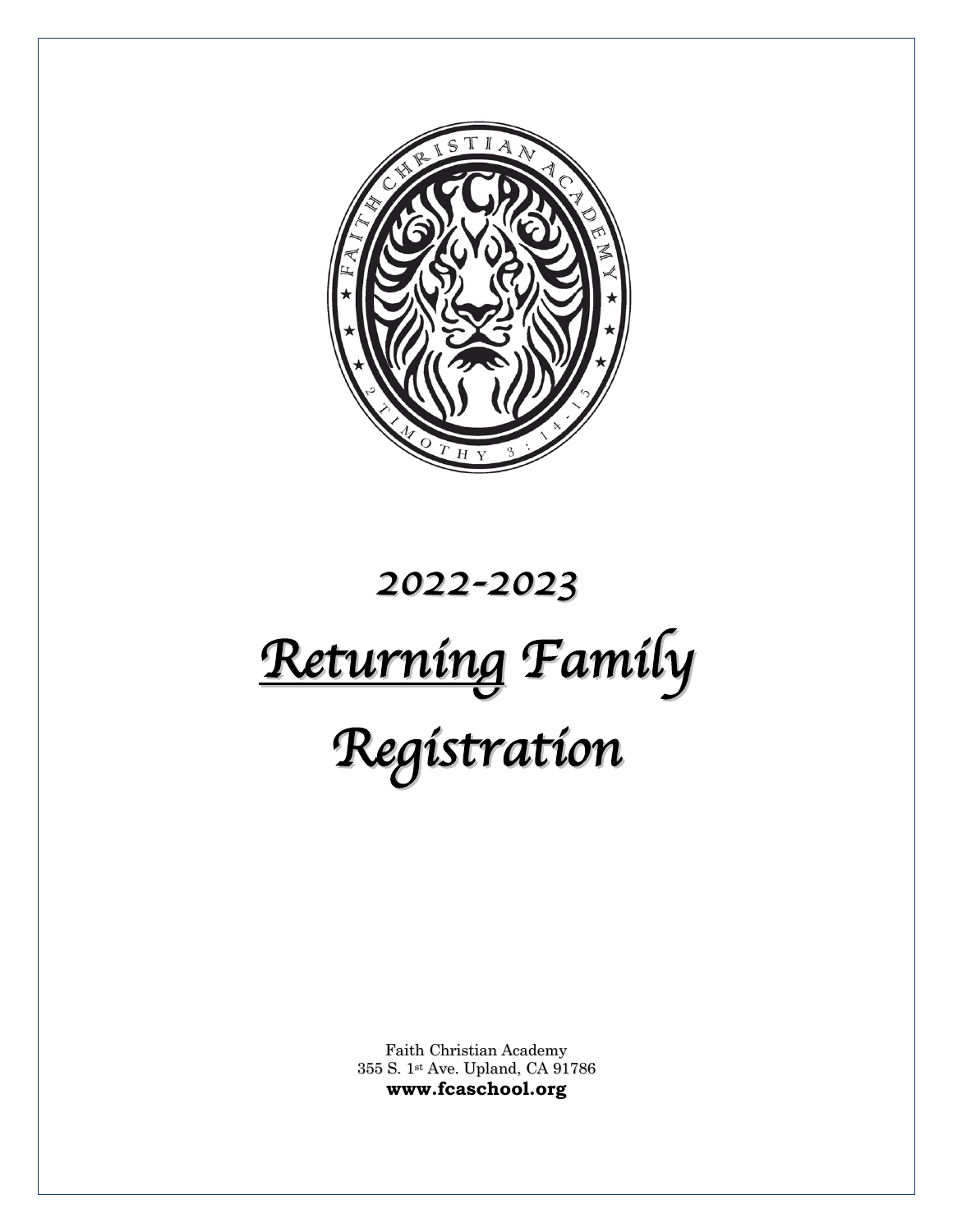# *Faith Christian Academy*

#### **REGISTRATION APPLICATION –** *Returning Families*

\*Family Registration/Tuition Fees- \$35.00 + \$150 (Apr-May) or \$230 (June-Aug)

|                                |      | Date of Application:                                                                                |             |  |
|--------------------------------|------|-----------------------------------------------------------------------------------------------------|-------------|--|
|                                | Last | Husband's Name                                                                                      | Wife's Name |  |
|                                |      |                                                                                                     |             |  |
|                                |      |                                                                                                     |             |  |
|                                |      |                                                                                                     |             |  |
| communicate with school staff. |      | *Most school communication is via text or email - it is essential to view your email frequently and |             |  |

#### *STUDENT INFORMATION*

*(Please list all children who will be enrolled in FCA for this school year)*

| Date of Birth | <u>Age</u> | Grade |
|---------------|------------|-------|
|               |            |       |
|               |            |       |
|               |            |       |
|               |            |       |
|               |            |       |
|               |            |       |
|               |            |       |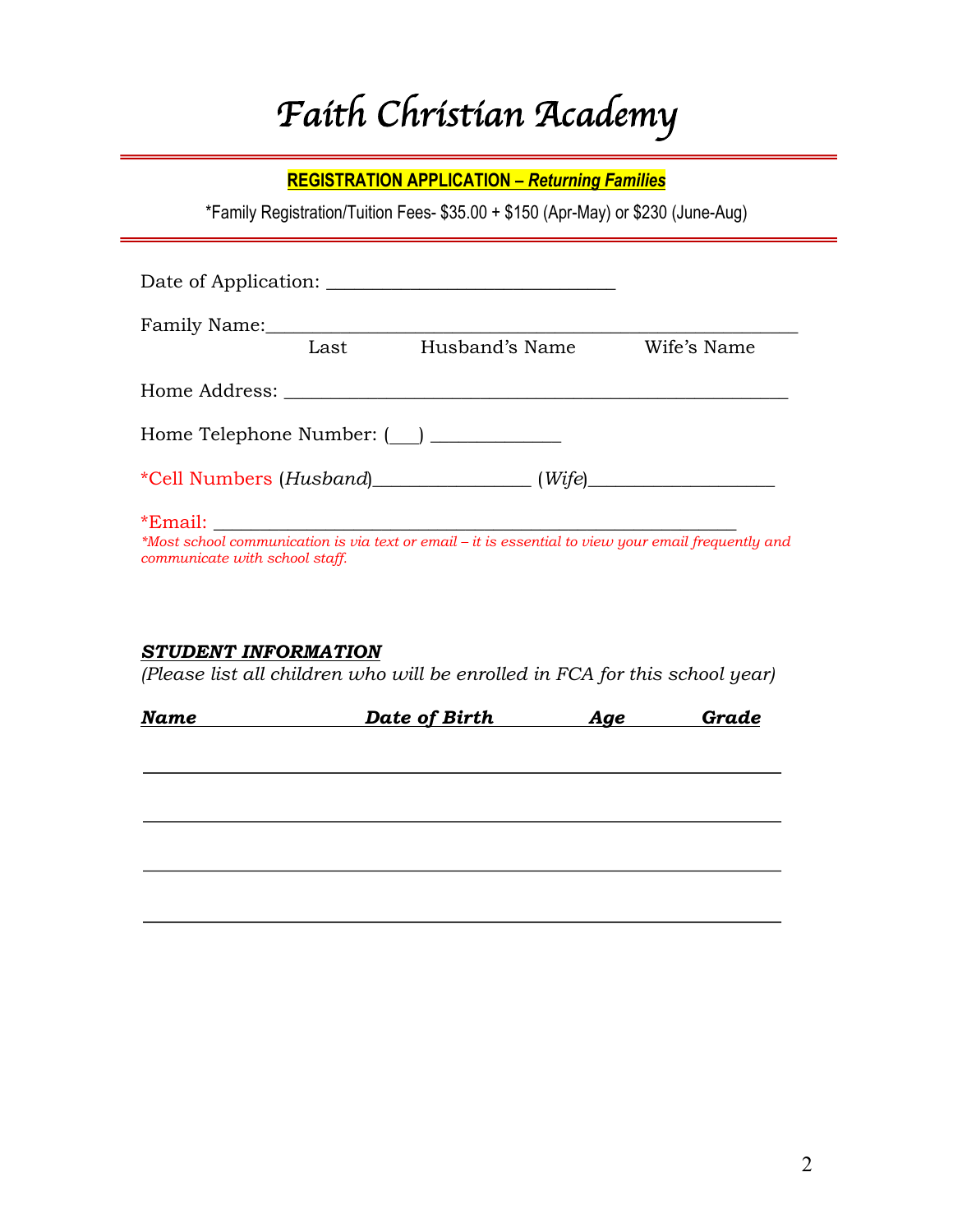#### If your medical information has changed, please update this form.

#### *UPDATED MEDICAL INFORMATION*

#### *FIRST AID*

May we administer regular first aid, including ambulance, if deemed appropriate?

 $Yes$  No

Do you authorize the hospital or doctor to administer necessary medical treatment?

\_\_\_\_\_\_\_\_ Yes \_\_\_\_\_\_\_\_ No

Does any child have a serious health problem? Fig. No (If yes, please identify)

Child's Name: \_\_\_\_\_\_\_\_\_\_\_\_\_\_\_\_\_\_ Problem: \_\_\_\_\_\_\_\_\_\_\_\_\_\_\_\_\_\_\_

Child's Name: The Problem:

*EMERGENCY CONTACTS* (at least two besides parents)

Name/Address/Telephone/Relation:

Name/Address/Telephone/Relation:

The school does not pay medical fees for medical expenses of students who are injured at school or on school-sponsored activities.

 $\_$  , and the set of the set of the set of the set of the set of the set of the set of the set of the set of the set of the set of the set of the set of the set of the set of the set of the set of the set of the set of th

 $\_$  , and the set of the set of the set of the set of the set of the set of the set of the set of the set of the set of the set of the set of the set of the set of the set of the set of the set of the set of the set of th

Authorized Signature:

Parent or Legal Guardian

For office use:

 $\Box$  This updated page to be filed in the office cumulative file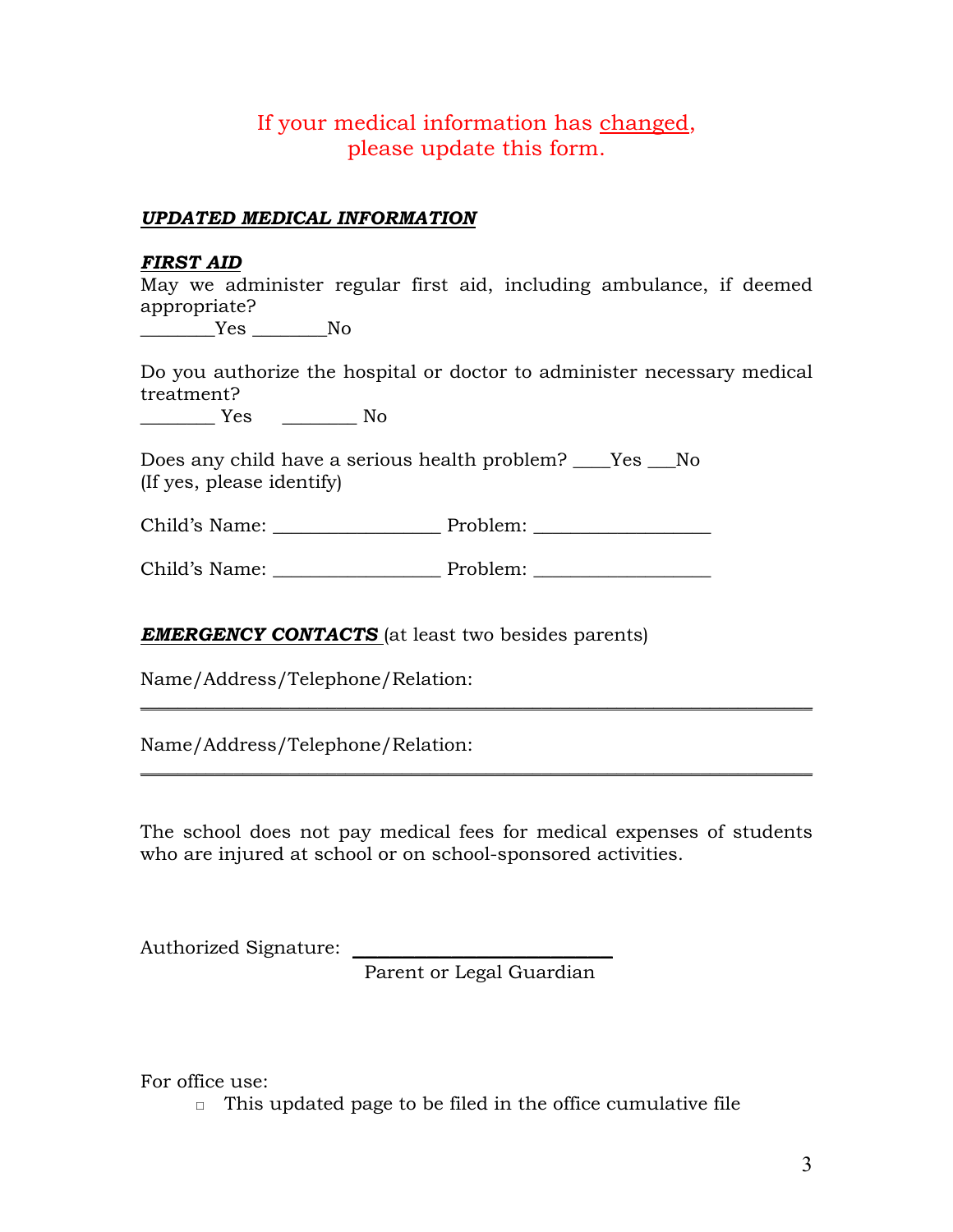Do you have suggestions or specific needs in which we as a school can aid you to help make this upcoming homeschooling year a successful one for your family?



Possible Additional required forms:

- □ *FOUR-YEAR PLAN* Must be included at the end of 8<sup>th</sup> grade for existing members
- □ *IMMUNIZATION RECORDS* Updated Immunization Records (or note of noncompliance) are required for all students entering 7th grade.
- □ *PHYSICIANS REPORT FOR SCHOOL ENTRY* For kinder and first grade only
- □ *TEACHER QUALIFICATION FORM* If not currently on file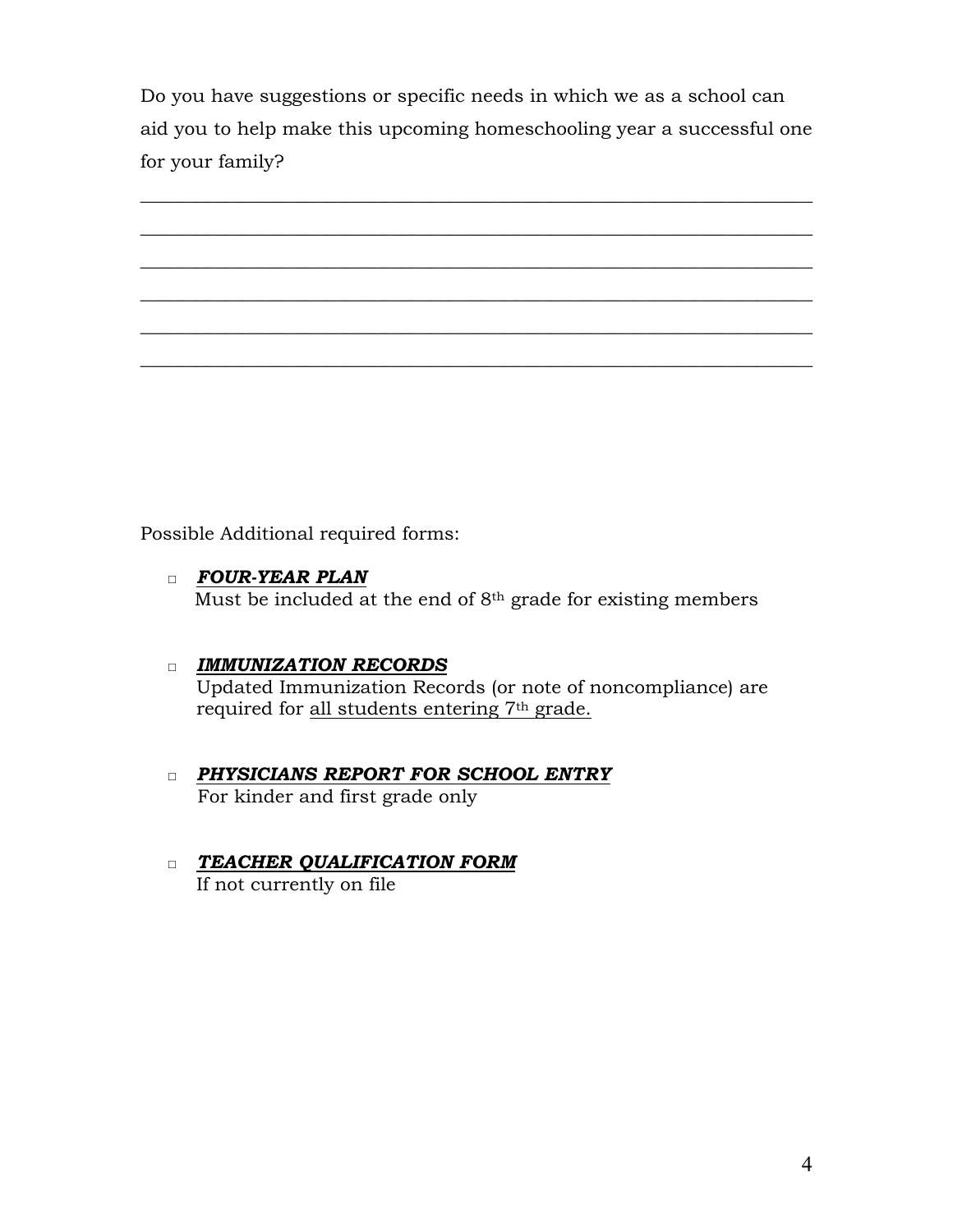#### **FCA RECORDS CONTRACT FOR RETURNING FAMILIES**

This plan is simply a fulfillment of the state requirements for satellite schools under FCA's Private School Affidavit. Under this arrangement, participation in meetings, field trips or any other school sponsored school activity is optional but encouraged and highly recommended.

*High School Graduation Requirements: According to FCA school policy each student must be in accordance with the minimum state guidelines to receive a high school diploma. It is HIGHLY recommended that students participate in the College Board SAT or ACT test prior to graduating as this is the ONLY way to receive financial aid/scholarship opportunities for College from the state of California.*

**Recordkeeping requirements are as follows:**

#### **Due at the beginning of each year:**

- Completed registration application and fees per family (\$35.00)
- Tuition Fees (\$150.00 \$230.00 per family, see financial worksheet)
- Course of study for each student (grades 1-8)
- Course Description Sheets (grades 9-12)
- Immunization forms or waiver note
- Physicals  $(1<sup>st</sup>$  graders only)
- Signed Records Contract
- High School Seniors will pay a \$40 graduation fee

#### **Due each semester (2 times per year)**

- Report Cards (*all grades*)
- Attendance (all grades)

I, The stand that all records are due on the date determined by FCA according to each new school year. \*Records turned in after the duedate are subject to a \$30 late fee.

*\*Faith Christian Academy reserves the right to terminate all contracts where parental responsibilities are not being met.*

| Signature/Husband |  |
|-------------------|--|
|                   |  |

| $\sim \cdot$<br>Sıgn<br>W <sub>1</sub> te<br>11 U |  |
|---------------------------------------------------|--|
|---------------------------------------------------|--|